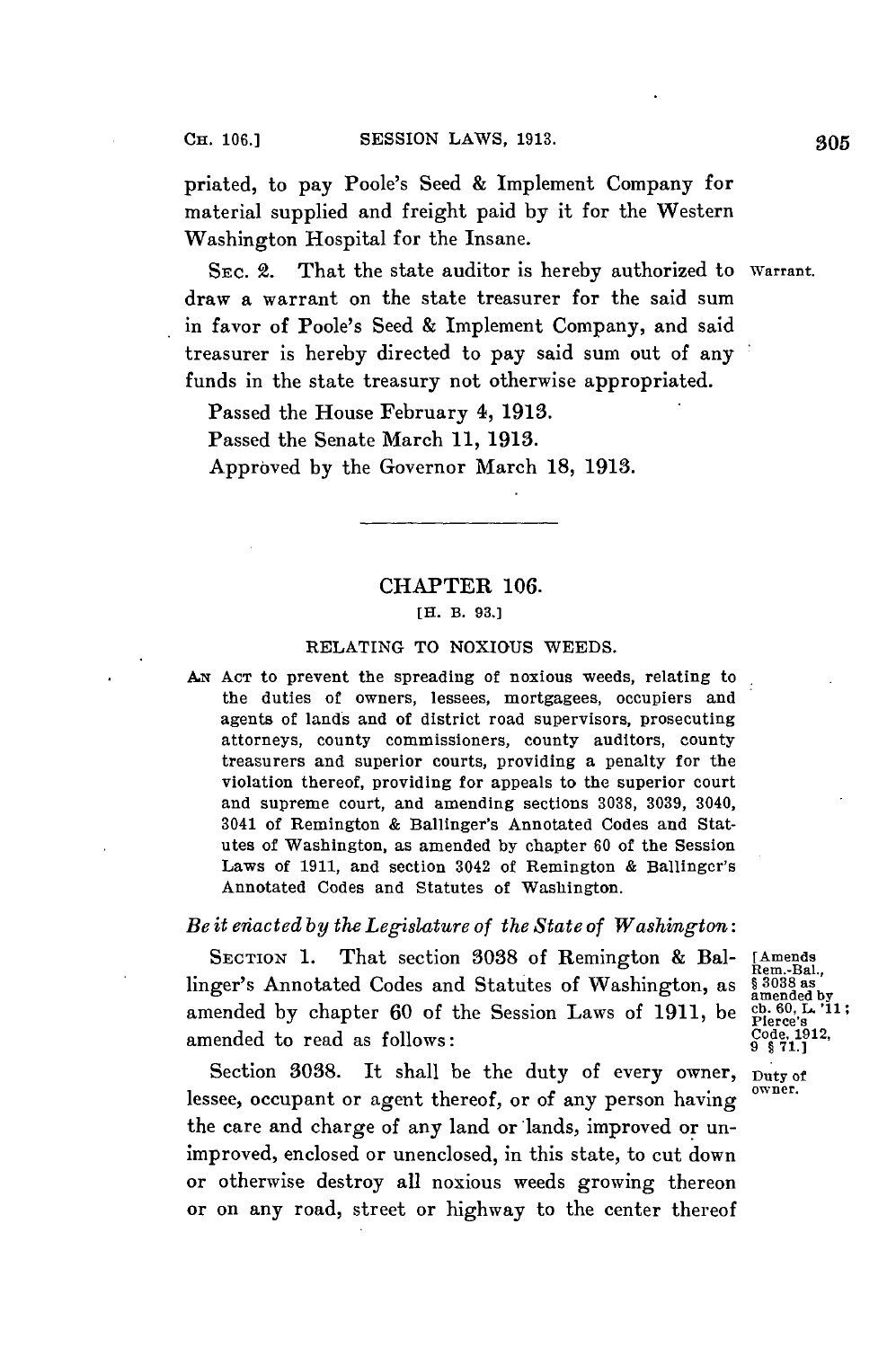bordering on any such land or lands, so often in each and every year as shall be certain to prevent them from going to seed: *Provided,* That this shall not apply to timber lands, brush lands or logged-off lands.

**[Amends** *SEC.* 2. That section **3039** of Remington **&** Ballinger's **Rem.-Bal.,** <sup>§ 3039</sup> as **Annotated Codes and Statutes of Washington**, as amended  $\frac{\text{ch. 60, L. '11}}{\text{Cice's}}$  by chapter 60 of the Session Laws of 1911, be amended  $\frac{\text{Code}}{9 \text{ s73.}}$  to read as follows: by chapter 60 of the Session Laws of 1911, be amended to read as follows:

Section **3039. If** any owner, lessee, occupant, agent or person having the care or charge of any such land or lands shall knowingly suffer any noxious weeds to grow **Misdemeanor.** thereon, and shall permit the seeds of any such noxious weeds to ripen, he shall be guilty of a misdemeanor: *Provided,* That this section shall not apply to what is commonly known as "bull thistle", on lands known as "loggedoff, or cut over lands" outside of cities and towns.

**[Amends SEC. 3.** That section 3040 of Remington **&** Ballin- **Rem.-Bal.,** \$ 3040 as<br>anned add by ger's Annotated Codes and Statutes of Washington, as<br>ch. 60, L. '11; amended by chapter 60 of the Session Laws of 1911, be<br>Pierce's ch. 60, L. <sup>711</sup>; amended by chapter 60 of the Session Laws of 1911, be Code. 1912, **amended** to read as follows:

Section 8040. It shall be the duty of each road super-**Duty of road** visor in each road district in this state to see that the **supervisor.** provisions of this act are carried out within his district, and he shall file with the prosecuting attorney of the county lists of lands within his district upon which any noxious weeds may be growing, giving a description of the kinds and character of weeds growing thereon, together with a statement of the approximate time within which said weeds must be destroyed in order to prevent their going to seed.

Upon receipt of such lists it shall be the duty of the **Auditor and** prosecuting attorney to demand from the county auditor and county treasurer lists giving the names of any and all owners, lessees, mortgagees and occupants of the lands to be affected, together with their places of residence or address so far as may be shown **by** the public records of said county or of said offices or be known to said officers,

**treasurer to**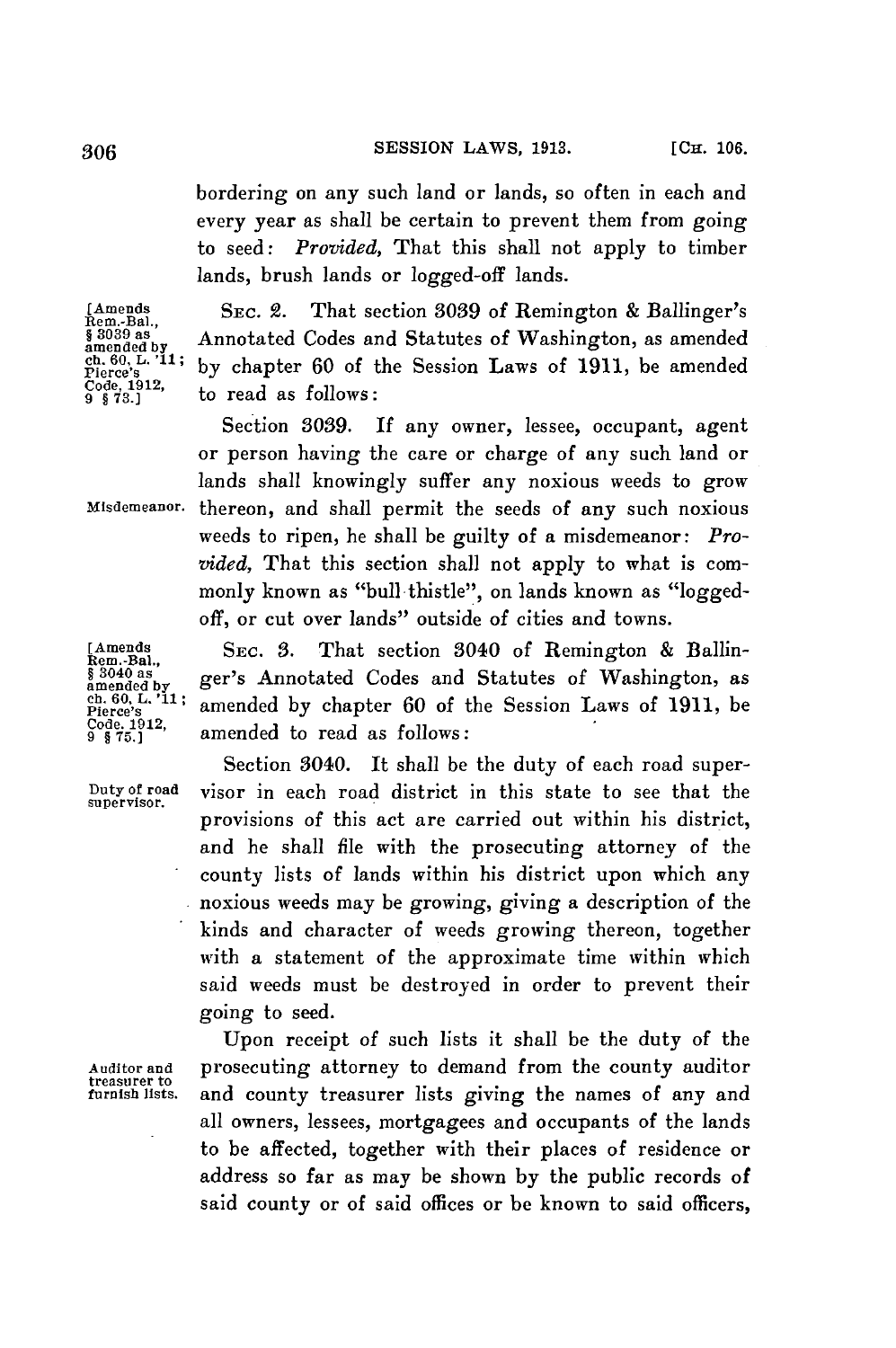and it shall be the duty of said auditor and said treasurer to furnish such information.

It shall be the duty of such prosecuting attorney to Notices. issue and subscribe notices directed to each and all of said owners, lessees, mortgagees and occupants which said notices shall require the persons therein named to cause said noxious weeds to be cut down and destroyed within ten days from the time of serving, mailing or posting said notices as in this act provided and said notices shall be served or given in the following manner: On all residents **Service.** of the county within which the lands affected are situated, **by** serving the same personally in the same manner as provided **by** law for the service of a summons in the superior court; on all non-residents of the county whose address or place of residence is shown **by** the records or is known, **by** mailing a copy of said notice **by** registered mail; and in all cases where the address or place of residence is unknown, **by** posting a copy of said notice in a conspicuous place on the land and in full view of the traveling public. In case of a return of not found as to any of such persons whose address or place of residence is unknown, posting of the notices as herein provided shall be a sufficient service thereof.

It shall be the duty of the county auditor to keep a record book in which he shall cause to be entered the names, addresses or places of residence of any person, firm or corporation who may notify such officer of their desire to be registered therein and of their desire to be notified **Service by mail. by** registered mail at the place of residence or address given of any proceedings had under this act affecting any lands of which they may be the owners, lessees, mortgagees or occupants; and the sending **by** registered mail of any notice or statement provided for under this act to said person or persons, firm or corporation at the place of residence or address given shall constitute a sufficient service under this act.

**All** returns of not found shall be made **by** the sheriff of the county or his deputies, and all returns not found, service.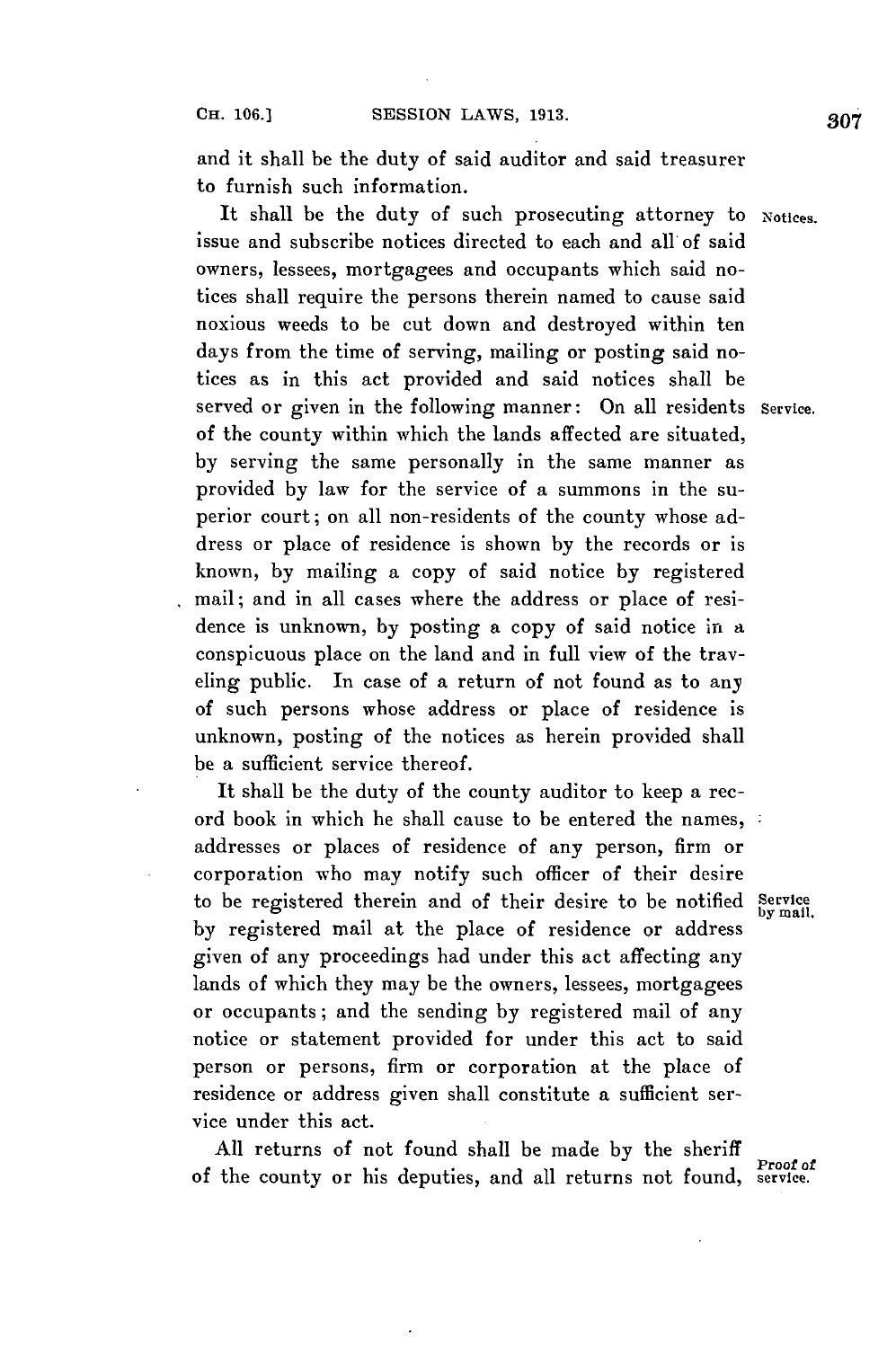proofs of service, mailing or posting shall be filed forthwith in the office of the auditor of the county where the land is situated.

Where noxious weeds are growing on the right-of-way Service on **of any railroad within any road district**, said notice may remove that company. be served on the foreman in charge of that portion of the right-of-way passing through such district, or such notice may be served on such railway corporation **by** delivering a copy thereof to any agent of said corporation within the state personally.

In case the persons named in said notice fail, refuse or Road neglect to cut down and destroy said noxious weeds within to cut ten days after the date of serving, mailing or posting said notices as in this act provided, then such road supervisor shall take the necessary assistance and enter upon said lands and cause said noxious weeds to be destroyed with as little damage to growing crops as may be.

*If* any such road supervisor shall fail or refuse to per-Supervisor<br>liable, when. form or cause to be performed any of the duties or services enumerated in this act, he shall be deemed guilty of a misdemeanor.

**SEC.** 4. That section 3041 of Remington **&** Ballinger's **Rens,** Annotated Codes and Statutes of Washington, as amended <sup>§ 3041 as</sup> by chapter 60 of the Session Laws of 1911, be amended to ch. 60, L.'11; **ch. 60, L. '11; Pierce's** read as follows:

Section 3041. Each road supervisor shall keep an ac-Supervisor curate account of the expenses incurred by him in carry-<br>to keep<br>account with ing out the provisions of this act with respect to each par-<br>each parcel of land entered upon therefor and the prosecuting at-<br>of lan torney of the county shall cause to be served, mailed or posted in the same manner as is provided in this act for giving notice to destroy noxious weeds a statement of such expense, including description of the land verified **by** oath of the road supervisor, to the owner, lessee, mortgagee, occupant or agent or person having charge of said land, **Hearing** and coupled with such statement shall be a notice sub- **before board** m scribed **by** said prosecuting attorney and naming a time **county coa-** d said atte naming **missioners.** and place when and where said matter will be brought be-

**Code, 1912,**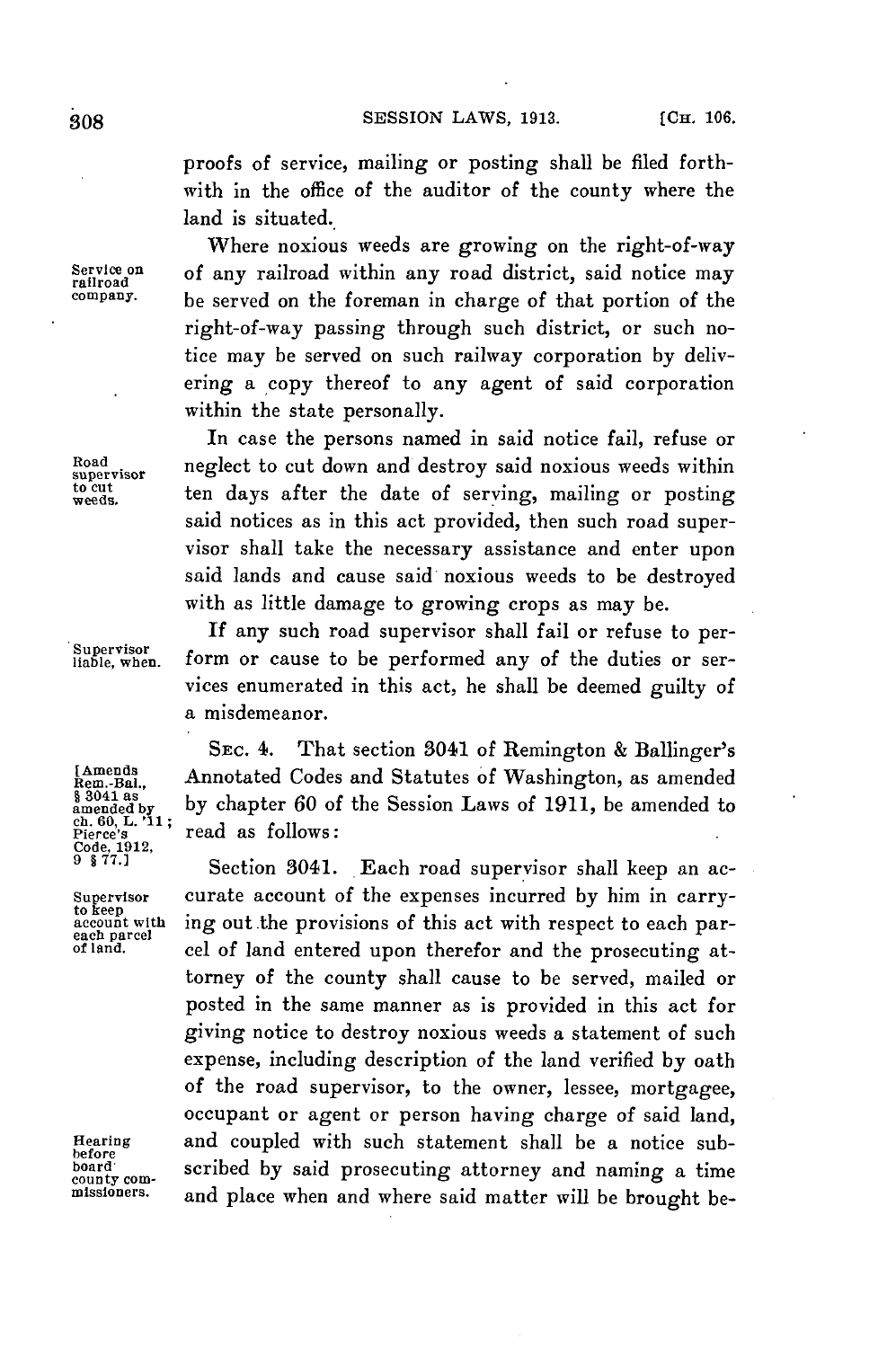fore the board of county commissioners for hearing and determination, said statement and notice to be served, mailed or posted, as the case may be, at least ten days before the time for such hearing. At the time of such hearing or at such other time to which the same may be continued or adjourned **by** said county commissioners, the board shall proceed to examine said claim, hear testimony if offered and shall make and enter an order upon the **Paid out of road and** minutes of said meeting that said claim, or so much thereof as shall be deemed just and proper, shall be paid out of the road and bridge fund of said county. Costs of serv- **costs.** ing, mailing and posting shall be added to any amount so found to be due and shall be collected at the same time and in the same manner as other charges under this act.

**SEC. 5.** That section 3042 of Remington **&** Ballinger's Annotated Codes and Statutes of Washington be amended Rem.-Bal to read as follows:

Section 3042. At the time when the board of county commissioners pays the claim for cutting said weeds as in section 3041 provided it shall make an order that the amount paid be a tax on the land on which said work was **Tax on land.** done after the expiration of ten days from the date of the entry of said order, unless an appeal be taken as in this act provided in which event the same shall become a tax at the time the amount to be paid shall be determined **by** the court, and the county treasurer shall enter the same Extended on on the tax rolls against the land for the current year and collect it together with penalty and interest as other taxes are collected, and when so collected, the same shall be credited to the county road and bridge fund: *Provided*, Technicalities<br>That a failure to serve mail or post any of the potiese on defeat tax. That a failure to serve, mail or post any of the notices or statements provided for in this act shall not invalidate said tax but in case of such failure, the lien of such tax shall be subordinate and inferior to the interests of any mortgagee to whom notice has not been given in accordance with the provisions of this act.

**SEc. 6.** *Appeals to Superior Court.*

Any interested party may appeal from the decision and Appeals to order of said county commissioners to the superior court superior.

**[Amends**<br>**Rem.-Bal.,**<br>§ 3042;<br>Plerce's<br>Code, 1912,<br>9 § 79.]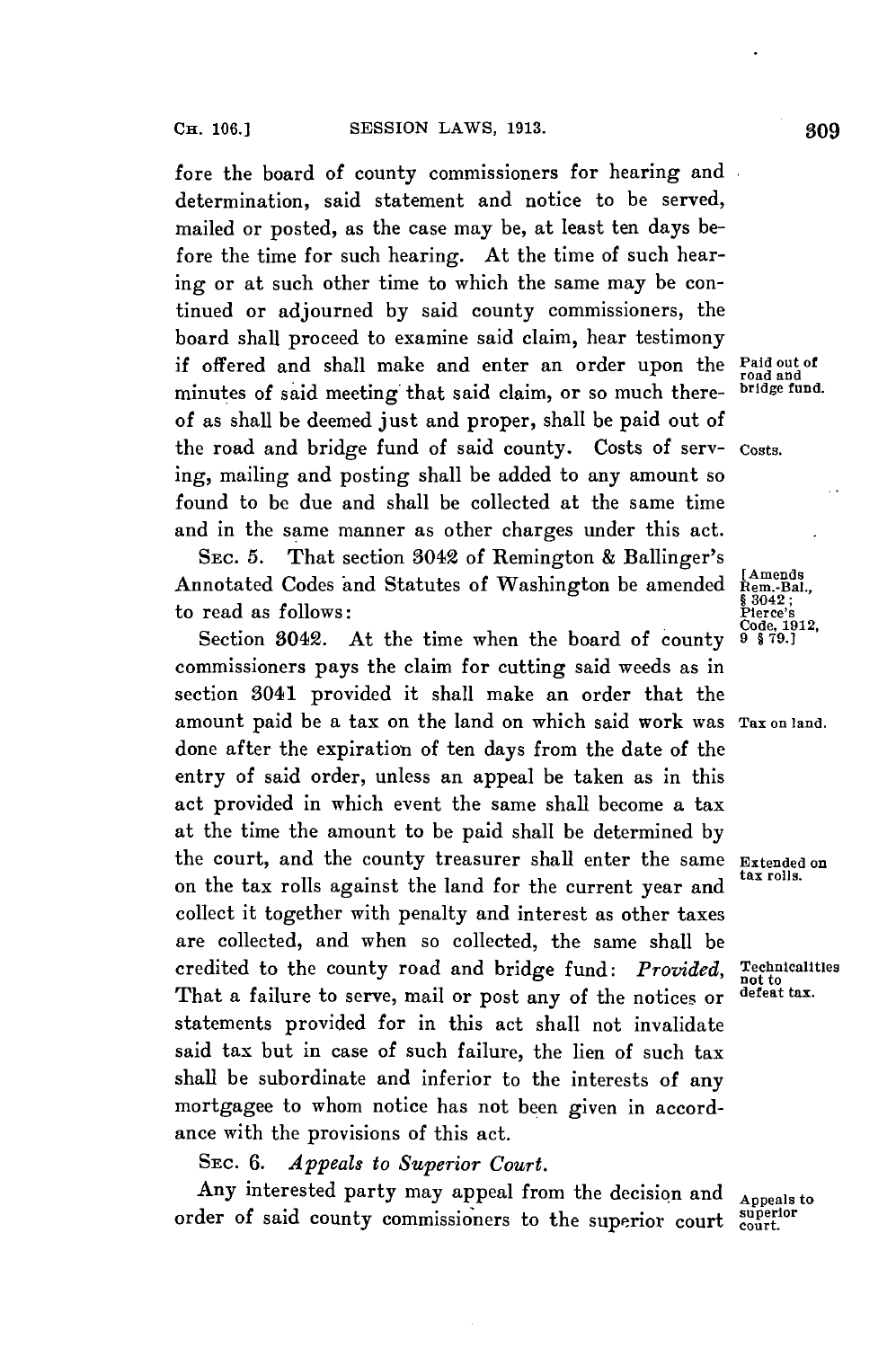of said county **by** serving written notice of appeal on the county auditor and **by** filing in the office of the clerk of the superior court a copy of said notice of appeal with proof of service attached, together with a good and sufficient cost bond in the sum of \$200.00, said cost bond to run to the county and in all other respects to comply with the Bond. laws relating to cost bonds required of non-resident plaintiffs in the superior court. Said notice of appeal must be served and filed within ten days from the date of the decision and order of the county commissioners and said cost bond must be filed within five days from the filing of said notice of appeal.

Whenever notice of appeal and cost bond shall have been filed with the clerk of the superior court, that officer Record. shall notify the county auditor thereof forthwith and the auditor shall certify immediately to said court all notices and records in said matter, together with proofs of service, and a true copy of the order and decision pertaining thereto made **by** the county commissioners. **If** no appeal Time of be perfected within ten days from the decision and order of the county commissioners the same shall be deemed confirmed and the auditor shall certify the amount of such charges to the county treasurer who shall enter same on the tax rolls against the land; when an appeal is perfected the matter shall be heard in the superior court *de novo* and the court's decision shall be conclusive on all persons properly served under this act: *Provided,* That an appeal may Appeals to be taken to the supreme court from the order or decision of the superior court in the manner provided by existing laws, and upon the conclusion of such appeals the amount of charges and costs adjudged to be paid shall be certified **by** the clerk of the superior court to the county treasurer and said treasurer shall proceed to enter the same on his rolls against the land affected.

SEC. 7. The board of county commissioners of any certain county in this state shall have the power to designate **by** an order, to be made and entered in the manner hereinafter, certain territory which may be excepted from the

supreme<br>court.

may be<br>exempted.